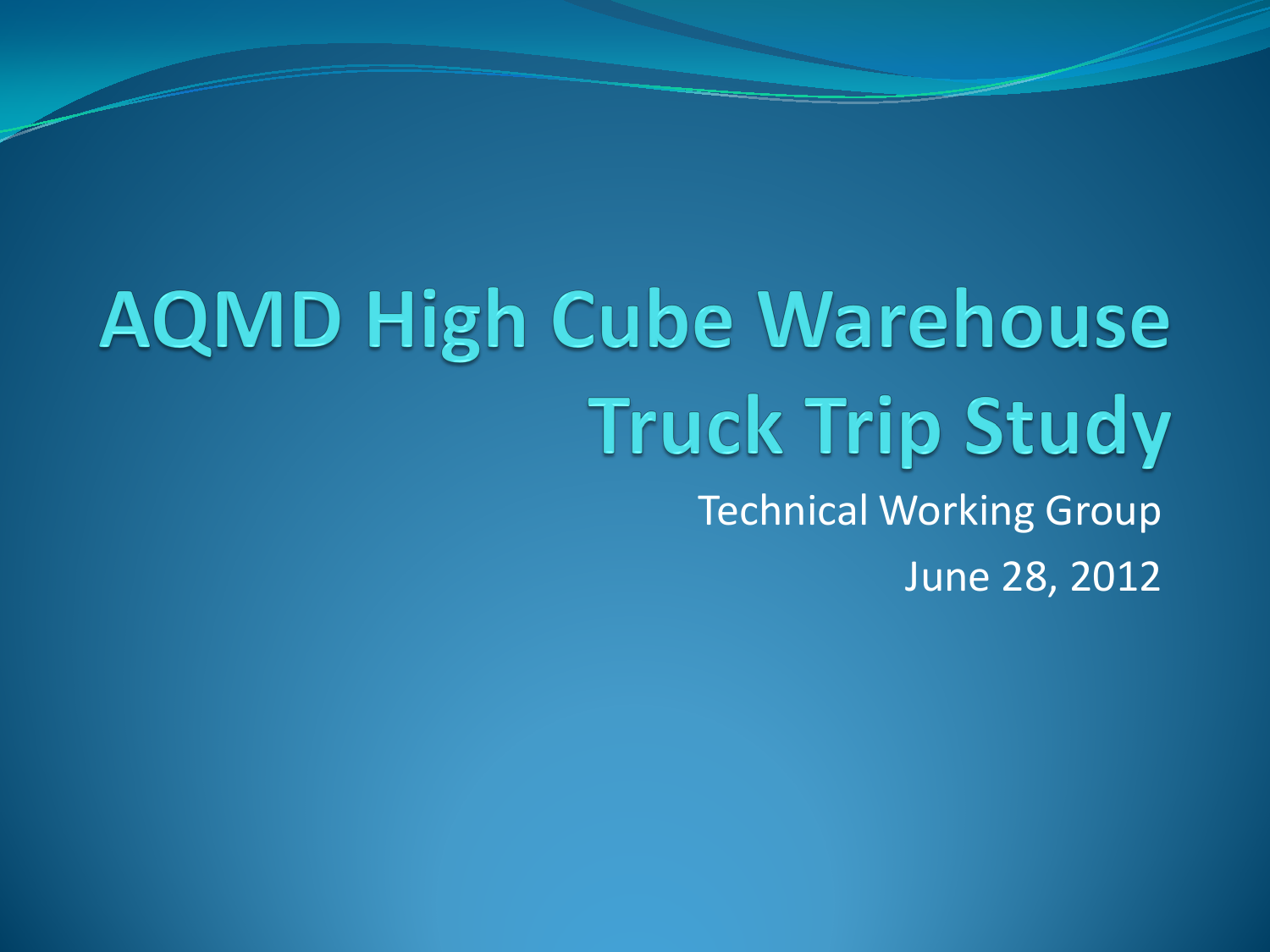# Study Design Update

- Evaluate existing warehouse population
- 500 business surveys
- Classify different types of warehouses based on survey responses
- Trip counts at ~50 warehouses
- Determine trip rates for different types of high-cube warehouses
- Develop simple predictive model (depending on results from previous work)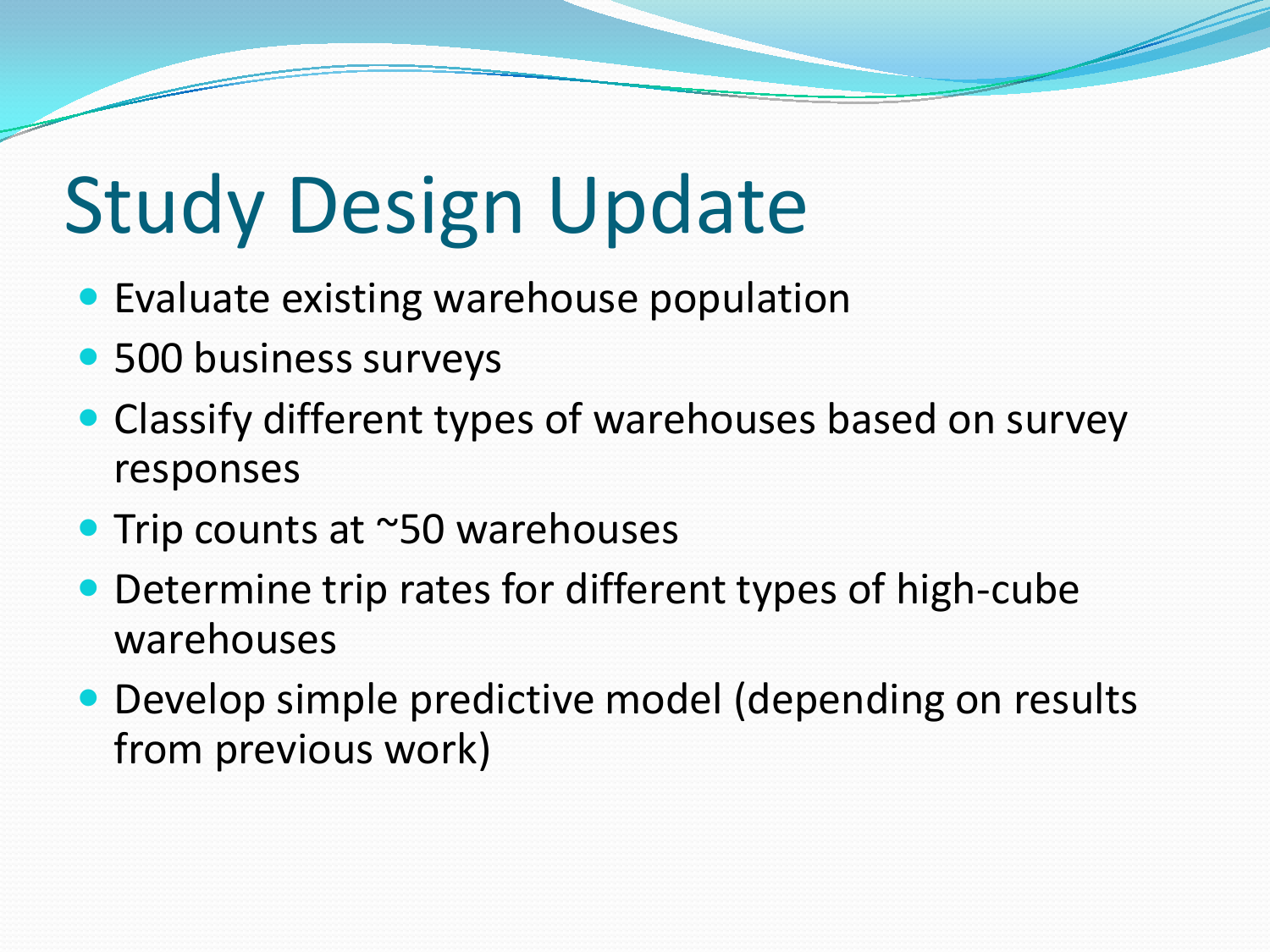# Warehouse Population Update

- **Received warehouse population data** 
	- Recommendation from TWG
	- Data provided by SCAG from 2010 report

|               | <b>Building Size (1,000 square feet)</b> |         |          |       |         |
|---------------|------------------------------------------|---------|----------|-------|---------|
| <b>County</b> | 100-250                                  | 250-500 | 500-1000 | >1000 | Percent |
| LA            | 881                                      | 250     | 42       | 12    | 51%     |
| OR            | 123                                      | 24      |          | 1     | 6%      |
| <b>RV</b>     | 193                                      | 118     | 70       | 18    | 17%     |
| <b>SB</b>     | 292                                      | 203     | 62       | 15    | 25%     |
| <b>Total</b>  | 1489                                     | 595     | 175      | 46    | 2305    |
| Percent       | 65%                                      | 26%     | 8%       | 2%    |         |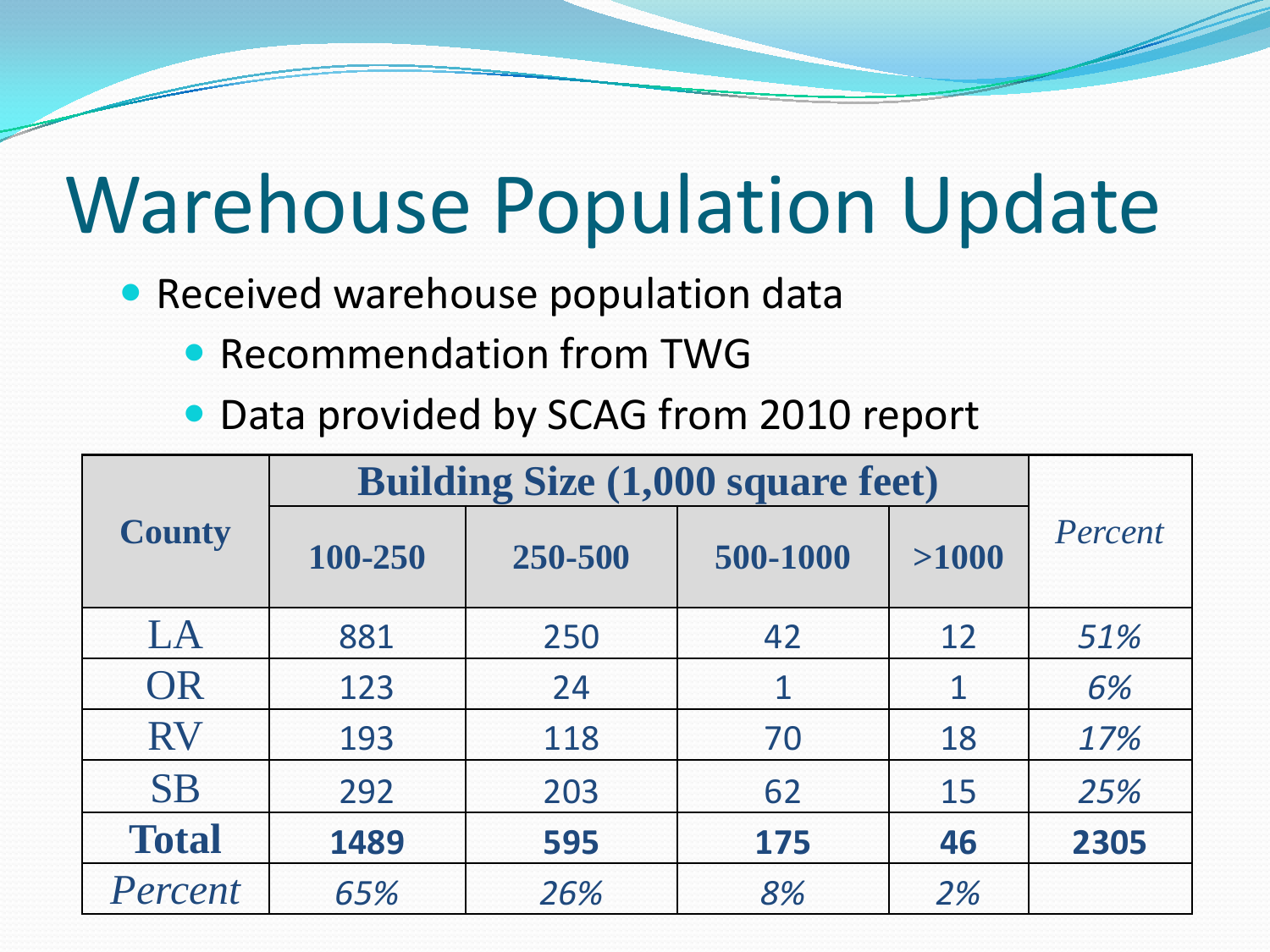# Update on Business Survey

- Compiling list of warehouses for Business Survey
	- Approximately 250 warehouses to date
	- Goal is 500 warehouses
- Objective of Business Survey is to:
	- Gather truck trip data for individual warehouses and
	- Gather "additional information" to estimate truck trips
- Questionnaire for Working Groups for Business Survey
	- Focus on "additional information"
- Will complete Business Survey with Working Groups input